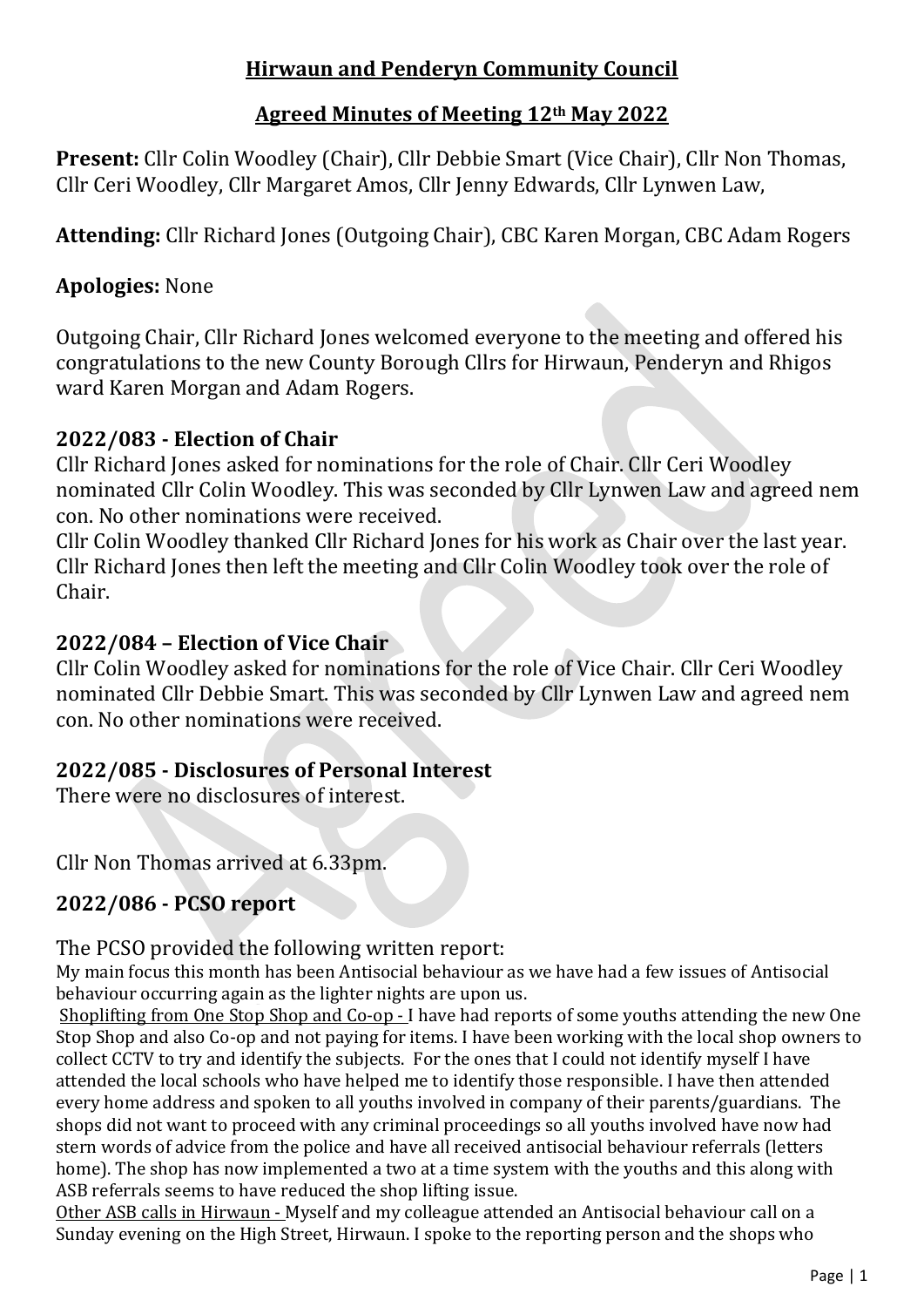explained that they had issues that evening. After conducting an area search, I have located all youths involved. Again, details were taken of all involved and I have spoken to all the parents. Antisocial behaviour referrals have been submitted for these also. To be fair some parents have even attended the police station to speak to me and we have received apologies from those involved. Also, Myself and my colleague have conducted a foot patrol around the village on a Saturday night this month. While on foot patrol we have located 4 youths drinking alcohol in a derelict shed. All youths were drinking alcohol under the legal age therefore we have confiscated the alcohol from them and were dispersed from the area. Again, all details were taken and all parents of those involved have been spoken to and antisocial behaviour referrals were submitted. In total I have submitted 16 ASB referrals to 16 individuals and we are hoping this will reduce Antisocial behaviour in the future – especially before the summer holidays. I have also been linking in with the YMCA.

Operation Bunting This was a sector wide operation on the weekend of 29th April – 1st May. The objective was to detect and reduce instances of ASB, drug use, motoring offences and arson relating to grass fires in the Cynon valley.

- · High visibility foot patrols were conducted by Neighbour policing teams 1 & 2 (Hirwaun, Aberdare & Mountain Ash) in parks, car parks, town centres and shops.
- Assistance was sought from officers' part of our Operation Sceptre team to proactively target individuals involved in drug and knife crime.
- · Our OCU (Organised Crime Unit) were deployed to the area to target individuals of interest
- BTP were asked to participate in the operation at train stations to prevent persons involved in ASB coming into the area in the first instance.
- · Assistance was also sought from our Mounted section to assist and link in the Fire Service to tackle grass fires. Our horses were patrolling Rhigos and Penderyn on the Friday afternoon.

And finally, as you may have already heard that our longest standing PCSO in the Cynon valley PCSO Nicola Bryant has now left after serving 17 years in SWP! Nicola did so much for our communities other the years and will be missed by the community and her colleagues. Currently we do not have a replacement PCSO for Penderyn & Rhigos as of yet but I will try my best to cover the area as much as I can along with Hirwaun. I will update you if we have any new PCSO's join the team!

# **2022/087 – County Borough Cllr reports**

CBC Graham Thomas provided the following final written report:

- Cattle grid along the Ystradfellte road. There is a gate to the right that lets horses through. The post that holds up the fence has become rotten and needs replacing. Email sent to ROW Warden at National Parks. At the last meeting of Hirwaun and Penderyn Community Council a request was made for the repair/replacement of a wooden post that had become rotten at the base and collapsed. The location is as follows. When you travel north out of Penderyn you reach the Ystradfellte finger post off the A4059 a short distance in you come to the cattle grid. Adjacent to the cattle grid is a grey steel gate to allow horses through. You will see from the photographs that the post is rotten at the base and collapsed. Who'd would be responsible for replacing this post and could arrangements be made for the repair. Reply from the Warden that he has temporarily made the fence livestock secure by strapping the post to the existing steel gate post. He will now have discussions with Highways regarding responsibility for the wooden post as that is a 'grey' area of responsibility between Highways and those who have grazing livestock.
- Right of way leading down from opposite the Church ground (turn left at the top of Church Road). If you travel up from Dolgynog and past the Red Lion the Stile entrance is on the left just after the Church Road junction. Email sent to ROW Warden at National Parks. Take the first Stile off Foel Road then around 40 metres to the next Stile and around 25 metres from there are stones at one point that make following the Right of Way very difficult without leaving the path and also the right of way is churned up by cattle making it difficult to walk on the path as you progress along the Right of Way. Could the stones be cleared so that walkers can stay on the path as indicated on the signage. I have attached photographs. Reply from Warden that he has visited the section and the stones were put there to improve the surface that was not accessible during periods of rainfall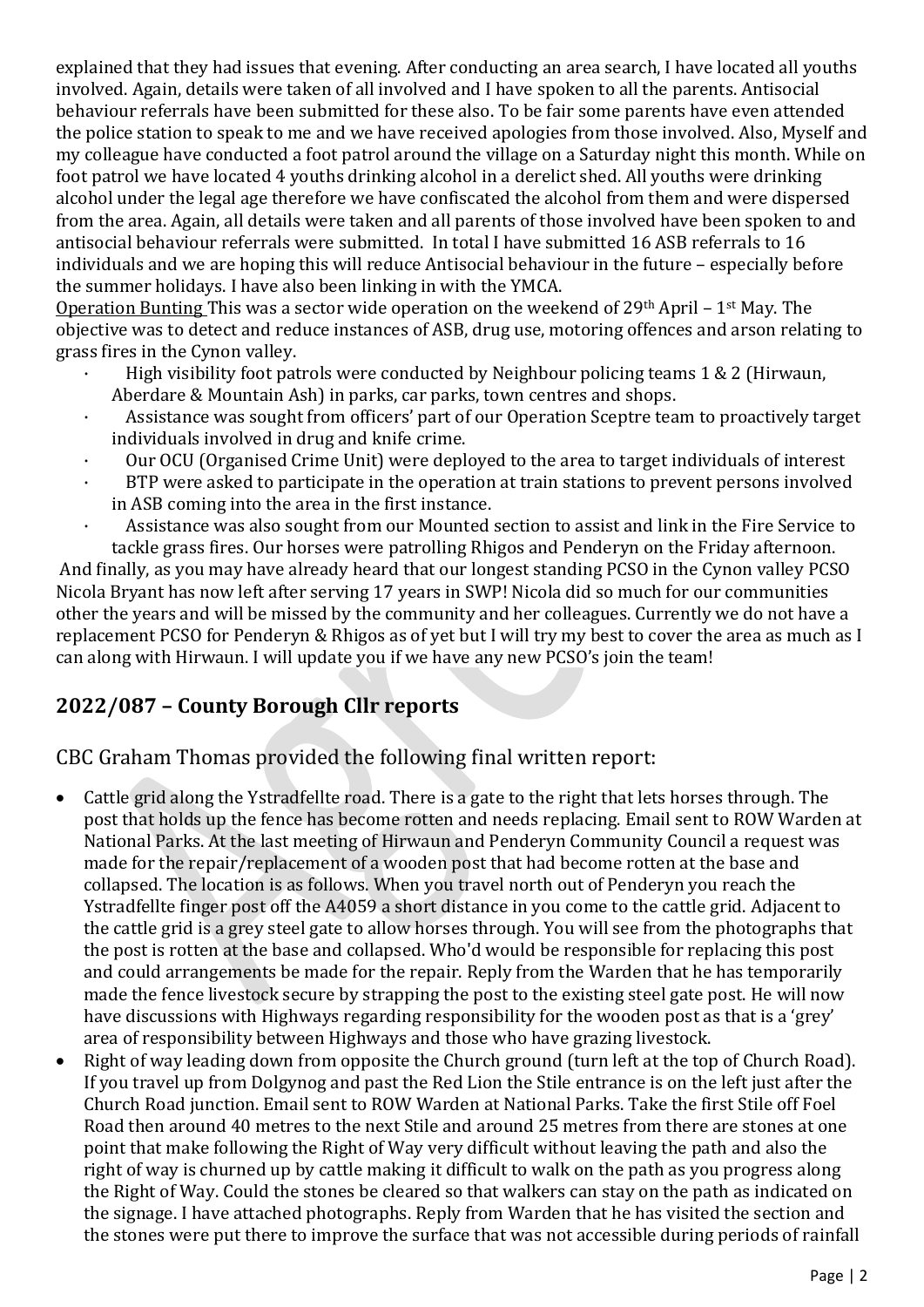when the surface was mud laden and impassable. However there were some large stones that he moved that were obstructive.

- Path/ROW to entered from the grey steel gate off the footpath that runs from Woodland Park Penderyn to Llwyn Onn; Penderyn. Path to Penderyn Church has become difficult to negotiate as a stile has been taken away. Email sent to ROW Warden at National Parks. One more right of way issue has come in regarding the Right of Way accessed off the footpath between Woodland Park and Llwyn Onn. The grey access gate leads up the field that is adjacent to Bryn Onnen. A complaint has been made at the Hirwaun & Penderyn Community Council that the Right of Way is very difficult to negotiate due to the surface churned up by cattle. This is the same Right of Way that joins up to the Church mentioned in my previous email. Reply from the Warden that the intention of the land owner is to move the cattle to the top field. Also that the gate off the rear lane to Woodland Park/Bryn Onnen will be replaced to make it more accessible.
- Ty Newydd lay by there are bags of garden waste that have been left on the verge. The bags have been collected.
- Tango swing, Dolgynog play area. Following the success of the Tango Swing at the LLwyn Onn play area I have requested the same, from Leisure Services, for the Dolgynog play area. Also following comments that the large swing with rope and platform access is not suitable for young children, I have requested that access be improved or a more suitable slide for younger children be provided at Dolgynog in addition. Reply from Leisure Services that they are waiting for delivery of the Tango swing and that could be a few weeks, once received it will be fitted to replace one of the platform swings as was the case with Llwyn Onn. In relation to the slide that is designed for older children and should be used as such. I asked about fitting a smaller slide suitable for younger children and the reply was that there was limited space on flat ground at Dolgynog. As there is a great deal of sloping ground, I enquired about any designs that could be incorporated into the natural sloping ground. Reply was that this could be quite expensive but was met with some interest for future consideration budgets notwithstanding.
- Final Note This is my final report upon my retirement. It has been a pleasure to work with you over many years and I wish you all the very best for the future. I am sure that our paths will cross in other ways. Good luck and good health, signing off; Graham.

#### CBC Karen Morgan provided the following written report:

- A465 Update The closure of the Brecon Road access to and from Hirwaun roundabout went ahead on 21<sup>st</sup> April and is estimated to remain closed until September.
- Emailed FVC with a list of concerns:
	- Concerns of layout of cones/lane markings at Rhigos roundabout to Penderyn and inadequate signage eg Neath/Brecon
	- Lighting at and between Rhigos and Trewaun roundabouts, residents have complained that the new layout is confusing and especially so at night, in their words "an accident waiting to happen", "reminds them of Mario Kart"
	- Closure of HIR/40/1, top of road to Welfare. Residents have complained that the alternative path does not exist and that there are large quantities of earth in the area
	- Proposed closure of HIR 23 AUN 3 NCN 46 (Tramroad). This has raised a lot of objections from residents who use the Tramroad.
		- How does a resident who keeps horses on the Tramroad gain access?
		- What if a horse is too high to use the subway as suggested?
		- Are any attempts being made to separate users of the subway and footpath to reduce risk to all users?
		- Will there be separate paths on the new "multi user" bridge and temporary road/path to reduce risk to all users?
		- How will the bridge and road/path manage the risk of it being used by off road motorbikes/scramblers?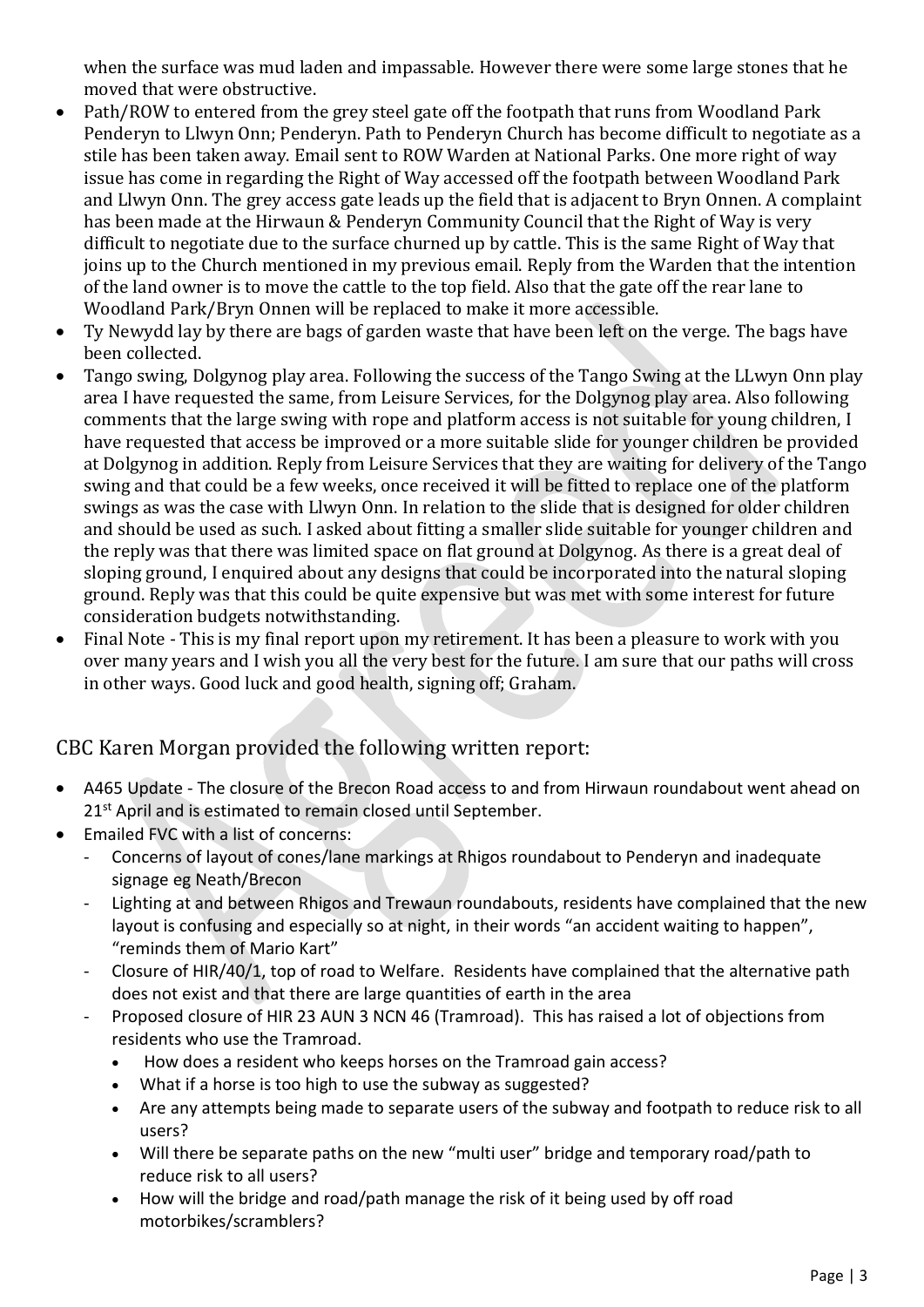- Has any consideration been given to managing the works so that the public can continue to use the Tramroad, e.g., a narrower Tramroad?
- A465 Resident drop-in sessions. Dates finally received for afternoon/evening.
- There has been a lot of concern about the proposal to close the Tramroad and as a result I wrote to the Chief Executive of RCT Council expressing my frustration at the "wait to see what happens" approach and pushed for safe crossing points on High Street and speed reduction measures. I also shared the many comments I have received from residents. I said that residents are feeling trapped in the village and also conveyed concern about the effect on our local businesses. I have received a positive response from the Chief Executive of RCT. In brief, he has spoken to the Welsh Government Director responsible for the dualling works and asked that he considers all the issues highlighted and asked that the WG team meet as soon as possible with RCT officers to explore opportunities to help mitigate the issues caused by the roadworks. RCT have also asked that WG accept full responsibility for taking this action and to fund it in full. The focus will initially be on measures that can be introduced quickly to reduce the pressure on the local roads and to also consider immediate measures which will also improve safe active travel within and to and from Hirwaun. The Chief Executive has committed to keep chasing Welsh Government until we can adequately resolve these issues and hopefully ensure that there will be some long term benefits of not just the road improvements, but also a better range of active travel routes for the community.
- Covid 19 Vaccinations If any residents are having difficulty getting to Merthyr Tydfil to the vaccination centre, please ring the Health Board on 01443 281163 and ask for a vacci taxi to take you and bring you home for your vaccination appointment.
- Fly tipping Glannant street. Caswell close, letters issued to Bethel Place, continued problems at car park by school and culvert area, requested review of bin provision
- Requested intervention of empty properties in the village will contact owners, unfortunately RCT Council do not have the powers to compulsory purchase, because they do not have the funding or management structure to use the legislation

CBC Adam Rogers offered his thanks to residents for voting for him.

The following matters were reported to the CBC's:

Cllr Debbie Smart congratulated the CBC'S on the election. She then went on to raise questions on safe walking routes with the Heads of the Valleys dualling works. Concerns were also raised that the repairs to the church wall had still not been carried out. She asked the CBC's to attend a meeting with herself and The Red Lion to discuss their concerns and familiarise themselves with the issues. She asked that CBC Adam Rogers email address be circulated to full council.

Cllr Lynwen Law reported that the green garden waste bags are not being returned to the gardens in Penderyn and are being left on the road.

Cllr Colin Woodley reported that the school buses are reversing into Lamb Road to turn around and not using the turning circle, nearly causing an accident recently.

# **2022/088 – Minutes of Previous Meeting**.

The minutes of the Meeting of 14<sup>th</sup> April 2022 were proposed to be true and accurate, subject to a minor amendment, by Cllr Lynwen Law and seconded by Cllr Debbie Smart and agreed nem con.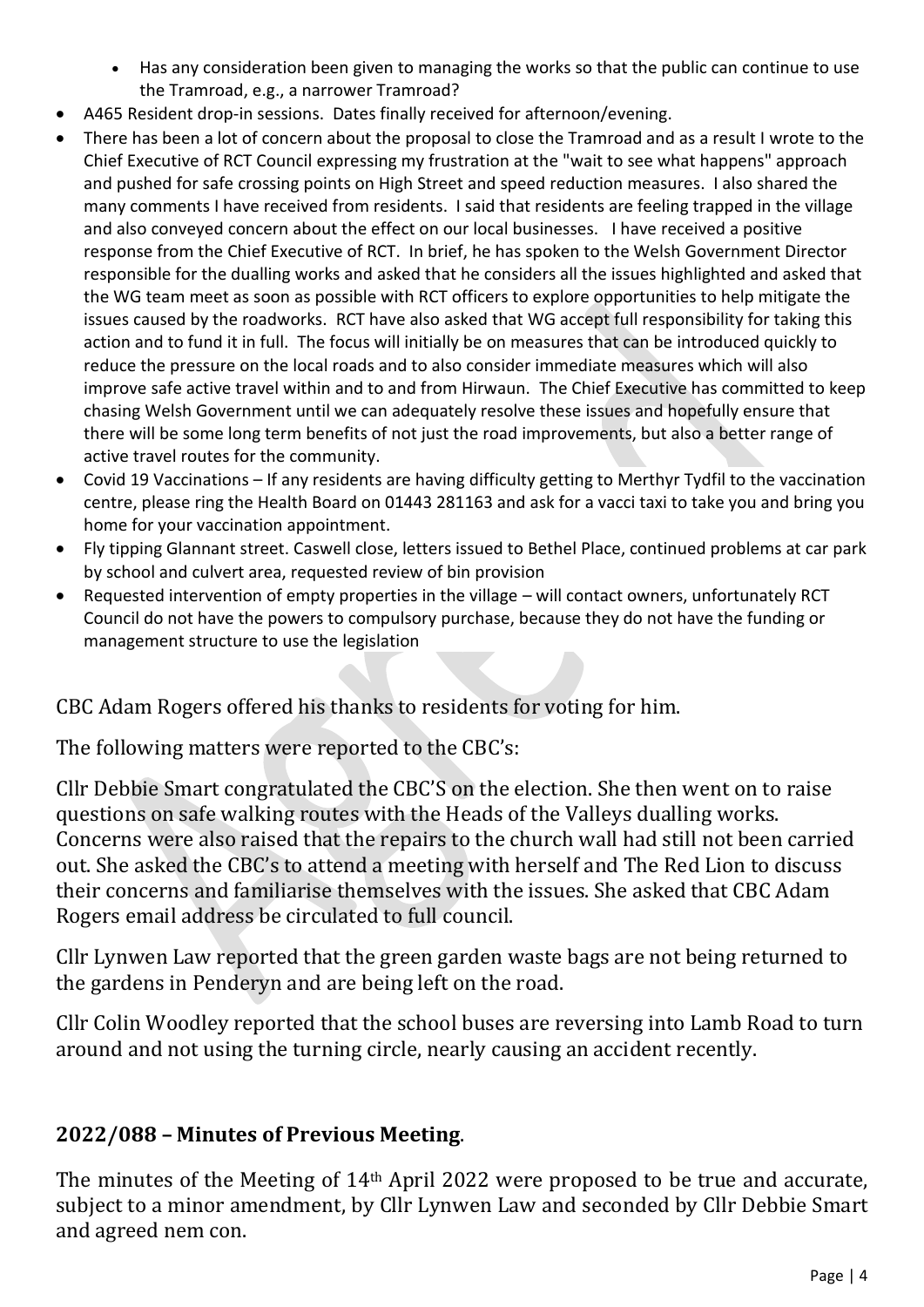# **Matters arising from the previous meeting**:

## **2022/089** – Old Fire Station Lease

The Executive Officer provided an update on the new lease. **Action 1** – Executive Officer and Cllr Colin Woodley to continue with this.

### **2022/090** – Gigabit Project

Cllr Colin Woodley provided Cllrs with an update on this project. It was agreed that a new poster and graphic would be designed informing residents that this is their best chance to have fibre optic broadband installed to the premises rather than the roadside distribution cabinets. Thereby ensuring that their broadband connection is futureproofed. **Action 2** – Cllr Colin Woodley to continue with this.

#### **2022/091** – Bank Account Signatories

The Executive Officer provided Cllrs with an update on the new signatories for the bank account. The Executive Officer was given permission to pay invoices over the phone until the signatories have been updated.

#### **2022/092** – Pension Scheme End of Year Exercise

The Executive Officer provided Cllrs with an update on this.

## **2022/093** – Community Council Noticeboard at Penderyn

The Executive Officer advised that a representative from Penderyn Community Centre would be attending the June meeting to request a second key in person.

## **2022/094** - Planning Applications

Erection of boundary brick wall around the garden perimeter  $-3$  Greenwood Drive, Hirwaun.

## **2022/095** - **Community Councillors reports:**

Cllr Debbie Smart asked Cllrs for the council's support in seeking to expedite the church wall repairs to include a firm date when the works will start. Cllrs agreed to support this request. **Action 3** – Executive Officer to contact the church in conjunction with Cllr Debbie Smart.

Cllr Lynwen Law referred to a Freedom of Information request that herself and some Cllrs were cc'd in on in relation to parking in Ponddeddfechan. It was agreed that it was not for us to deal with as it is out of our jurisdiction and that it should be directed to Neath Port Talbot County Borough Council.

Cllr Non Thomas advised Cllrs that the recent Community Liaison meeting was cancelled at short notice. She also advised that a resident had been informed by the HOV team that Cllrs were giving out wrong information and that they should not be reporting it to the public. CBC Adam Rogers was asked to raise this issue at a future HOV meeting. Cllr Thomas also advised that she attended the recent RCT climate change workshop.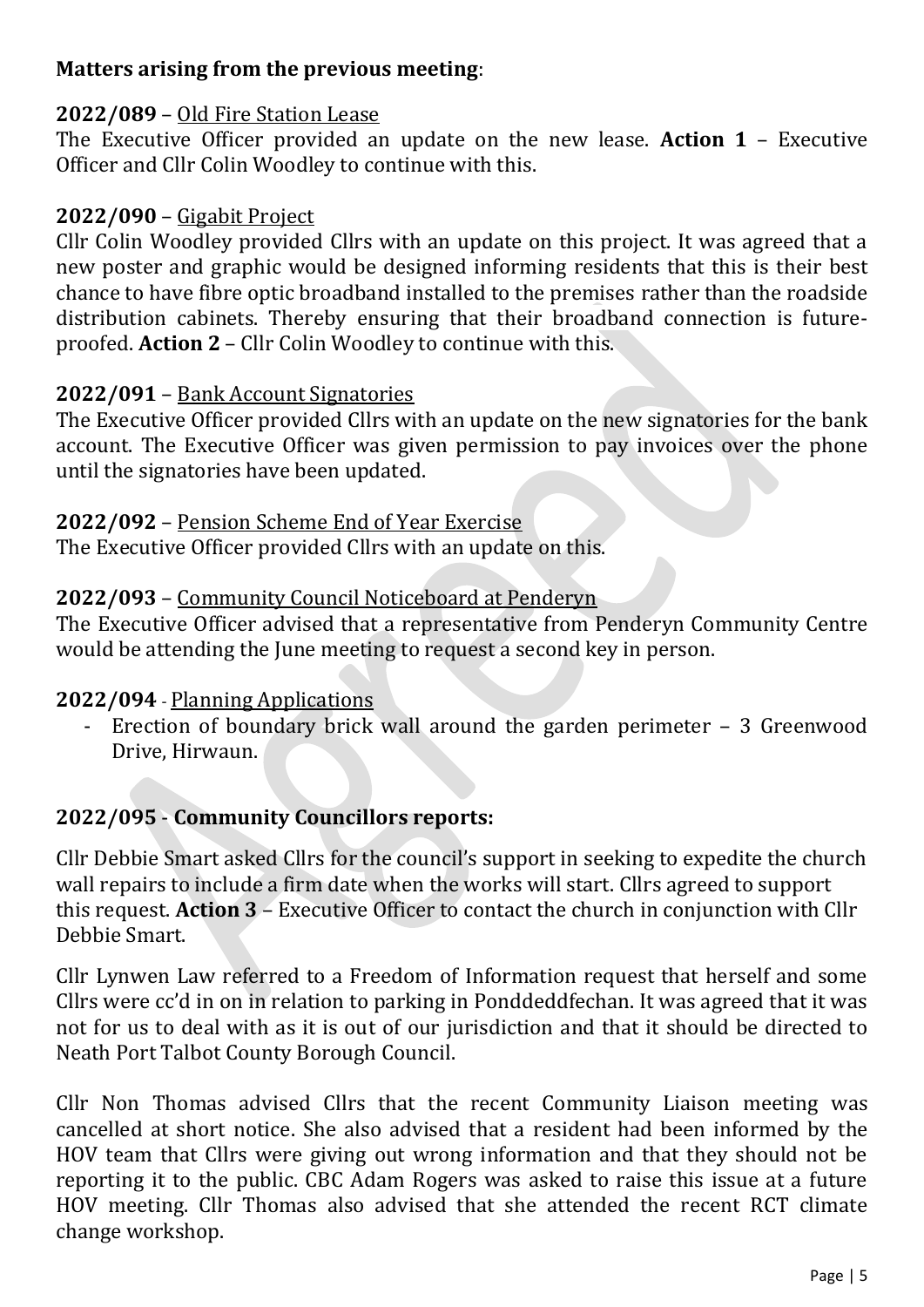## **2022/096** – Minor Authority Representative for Hirwaun Primary and Penderyn Primary Schools

It was agreed that Cllr Debbie Smart would be appointed as the representative for Hirwaun Primary School and Cllr Colin Woodley would be appointed representative of Penderyn Primary School.

#### **2022/097** – Tower Colliery Site Liaison Committee Representative and Environmental Resource Centre Liaison Committee Representative

It was agreed that Cllr Colin Woodley would act as a representative for both of these committees. The second representative will be appointed at our July meeting. **Action 4** – Executive Officer to add this to the July agenda.

## **2022/098** –Future Valleys Construction Liaison Meeting Representative

It was agreed that Cllr Non Thomas and Cllr Lynwen Law would be appointed as representatives for this committee.

## **2022/099** – Waterfall Partnership Committee

It was agreed that Cllr Colin Woodley would be appointed as representative for this committee.

## **2022/100** – Penderyn Quarry Liaison Group

It was agreed that Cllr Colin Woodley would be appointed as representative for this committee.

## **2022/101** – Gigabit Project

It was agreed that Cllr Colin Woodley would be appointed as representative for this project.

# **2022/102** – One Voice Wales Area Committee Meetings

It was agreed that Cllr Jenny Edwards would be appointed as representative for this committee. The second representative will be appointed at our July meeting. **Action 5** – Executive Officer to add this to the July agenda.

# **2022/103** - RCT Community Liaison Committee

It was agreed that Cllr Colin Woodley, Cllr Debbie Smart and the Executive Officer would be appointed as representatives for this committee.

# **2022/104** – PACT Meetings for Hirwaun and Penderyn

It was agreed that Cllr Margaret Amos and Cllr Debbie Smart would be appointed as representative for Penderyn. The Hirwaun representatives will be appointed at our July meeting. **Action 6** – Executive Officer to add this to the July agenda.

# **2022/105** – Sight Loss Champion

It was agreed that this representative would be appointed at our July meeting. **Action 7** – Executive Officer to add this to the July agenda.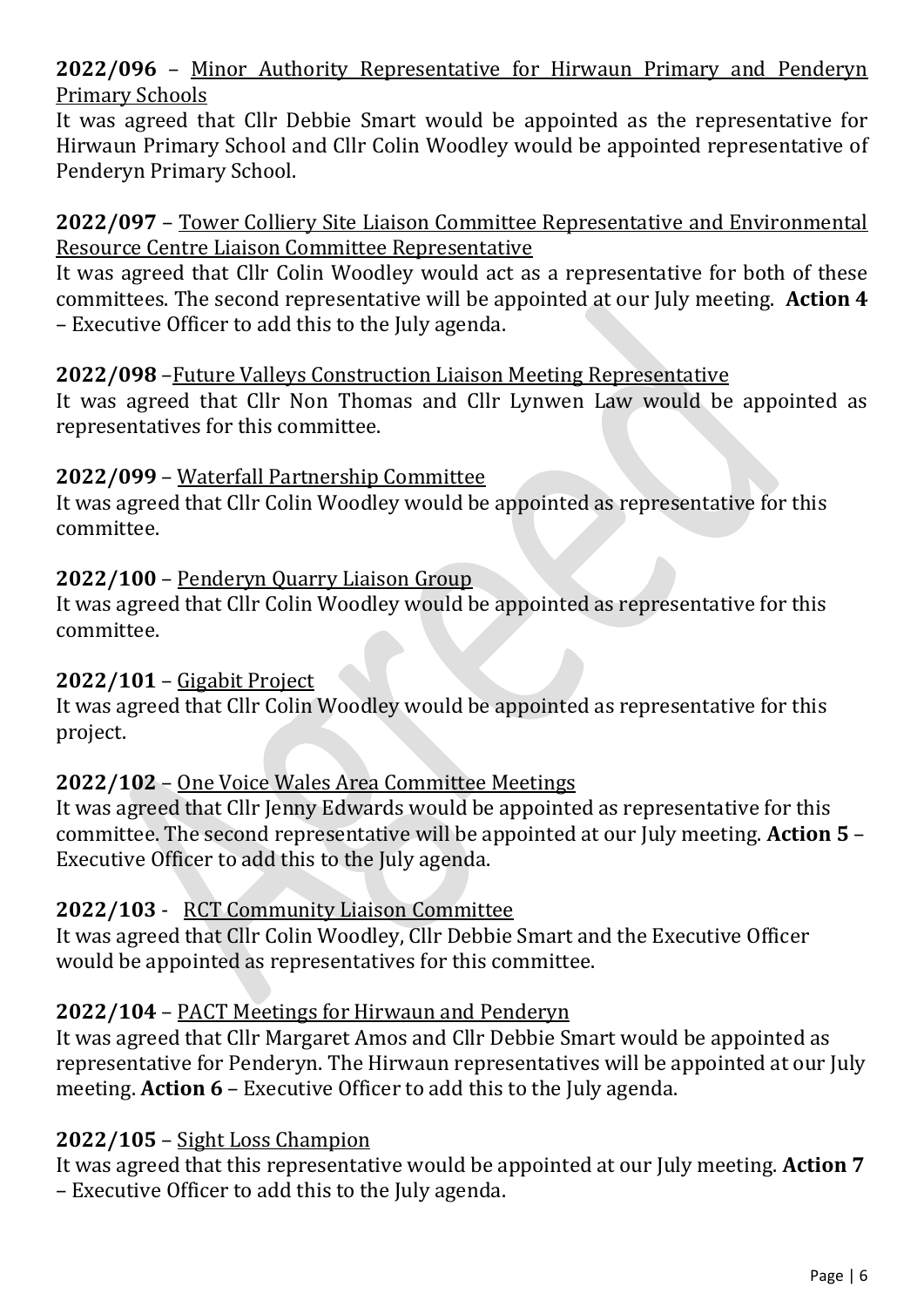# **2022/106** – Save a Life Champion

It was agreed that this representative would be appointed at our July meeting. **Action 8** – Executive Officer to add this to the July agenda.

# **2022/107** - Litter Champion

It was agreed that Cllr Jenny Edwards would be appointed as representative for this committee. Cllr Non Thomas indicated that she wished to step down from this role. It was agreed that the second representative will be appointed at our July meeting. **Action 9** – Executive Officer to add this to the July agenda.

## **2022/108** - Climate Emergency Committee

It was agreed that these representatives would be appointed at our July meeting. **Action 10** – Executive Officer to add this to the July agenda.

## **2022/109** – Garden Show Committee

It was agreed that Cllr Margaret Amos, Cllr Non Thomas and Cllr Lynwen Law would form the committee to organise the garden show, with former Cllr Jenny Myring acting in a volunteer capacity to provide advice as she has organised the show in previous years. Cllr Colin Woodley and Ceri Woodley offered their assistance on the day of the show. **Action 11** – Garden Show committee to take this forward.

## **2022/110** – Standing Orders Committee

It was agreed that Cllr Colin Woodley, Cllr Debbie Smart and Cllr Lynwen Law would form this committee.

## **2022/111** – Finance Committee

It was agreed that Cllr Colin Woodley, Cllr Debbie Smart, Cllr Margaret Amos and Cllr Lynwen Law would form this committee.

# **2022/112** – Annual Report Committee

It was agreed that this committee would be appointed at our July meeting. **Action 12** – Executive Officer to add this to the July agenda.

# **2022/113** – Community Cllr Allowances

- The payment of £150 per year to each Cllr This is a mandatory allowance but Cllrs can opt out. **Action 13** – Executive Officer to provide opt out forms for Cllrs who wish to refuse the allowance.
- The payment of £500 per year to up to 5 Cllrs in a Senior Role This is an optional allowance which Cllrs rejected.
- The Reimbursement to Cllrs for travel costs for attending approved duties This is an optional allowance which Cllrs agreed for approved council duties only.
- Reimbursement to Cllrs for subsistence where a duty requires an overnight stay This is an optional allowance which Cllrs agreed for approved council duties only.
- Compensation for financial loss This is an optional allowance which Cllrs agreed for approved council duties only.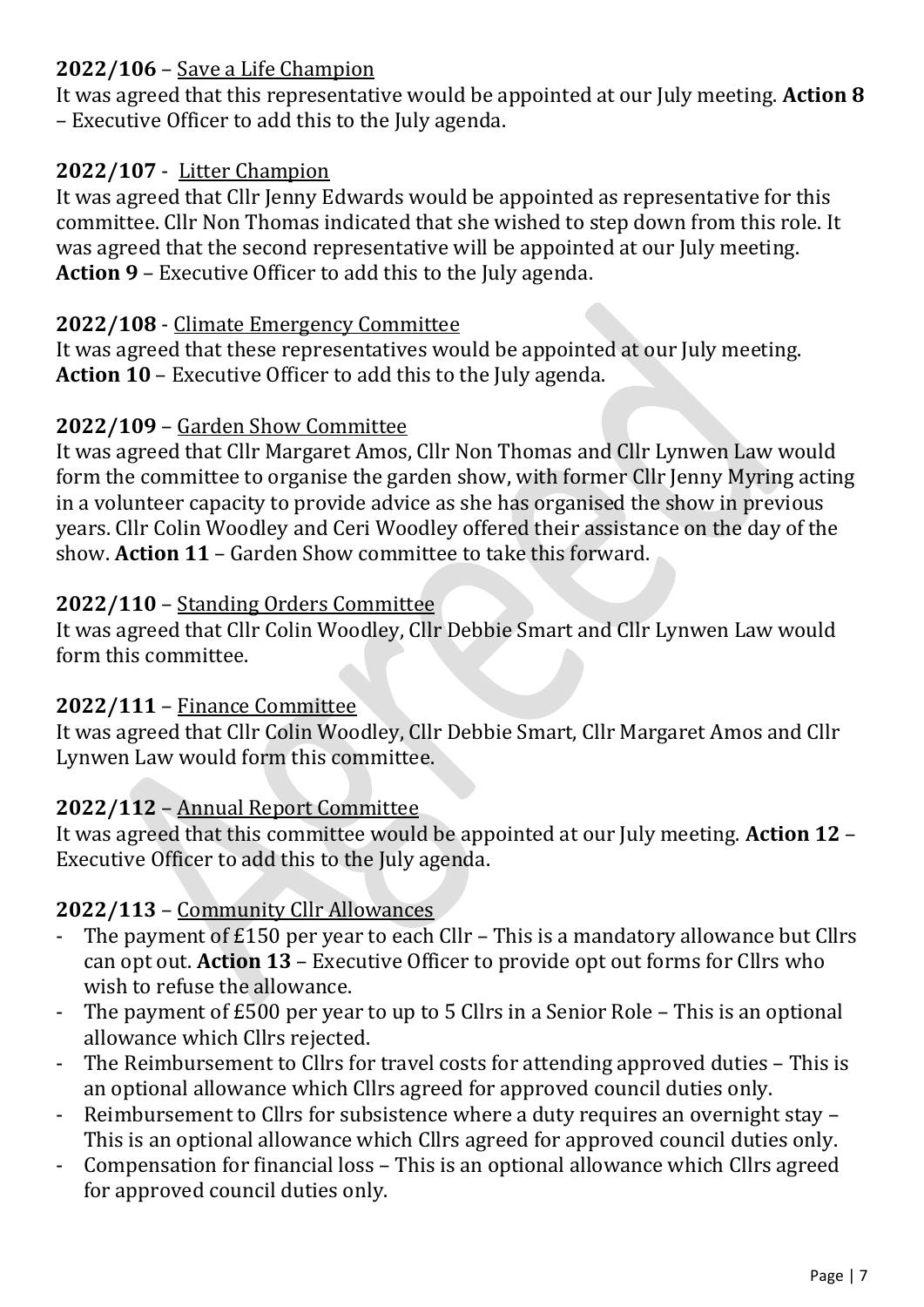- Attendance Allowance of up to  $E30$  for each qualifying event attended This is an optional allowance which Cllrs rejected.
- Reimbursement of the cost of care This is a mandatory allowance which Cllrs accepted for approved council duties only.
- Chair/Vice Chair Honoraria This is an optional allowance which Cllrs rejected.

# **2022/114** – Hirwaun Village Hall Trustees

It was agreed that Cllr Ceri Woodley and Cllr Jenny Edwards would remain as hall trustees. It was agreed that a third trustee would be appointed at our July meeting. **Action 14** – Executive Officer to add this to the July agenda.

# **2022/115** – Community Cllr Vacancies for Hirwaun Ward

Following the uncontested election there were seven vacancies for Cllrs for Hirwaun Ward. Cllrs agreed to advertise these for co-option. **Action 15** – Executive Officer to advertise the vacancies.

# **2022/116 –** Executive Officer's report

The Executive Officer recited the bills paid for the month which included:

| Print Partnership - £9.95 | Daisy Communications - £71.58 |
|---------------------------|-------------------------------|
| Zoom - £143.88            | Clerk's expenses - £108.70    |

Consultations: None received.

The Council had received the following correspondence:

- 1. Update on Springfield Gardens for Vikki Howells MS.
- 2. Report from RCT on parking fines issued in Hirwaun since January. Cllrs agreed on the format of the report going forward.
- 3. Local Nature for Places starter packs Cllrs decided not to apply for this funding as there were no suitable locations that complied with the funding requirements.
- 4. Refill Wales Welsh Government has made the decision to withdraw funding for this scheme. The Refill campaign is still ongoing but Refill Wales will no longer be signing up Refill Stations.
- 5. One Voice Wales Welsh Government have offered free training places per core module for every Community Council plus free places for Code of Conduct. It was agreed that the core training modules would be offered to any new Cllrs coopting on to the council. It was agreed that Cllr Ceri Woodley and Cllr Non Thomas would carry out the Code of Conduct training. **Action 16** – Executive Officer to book Cllrs onto the sessions, and to add the core training modules onto the July agenda.